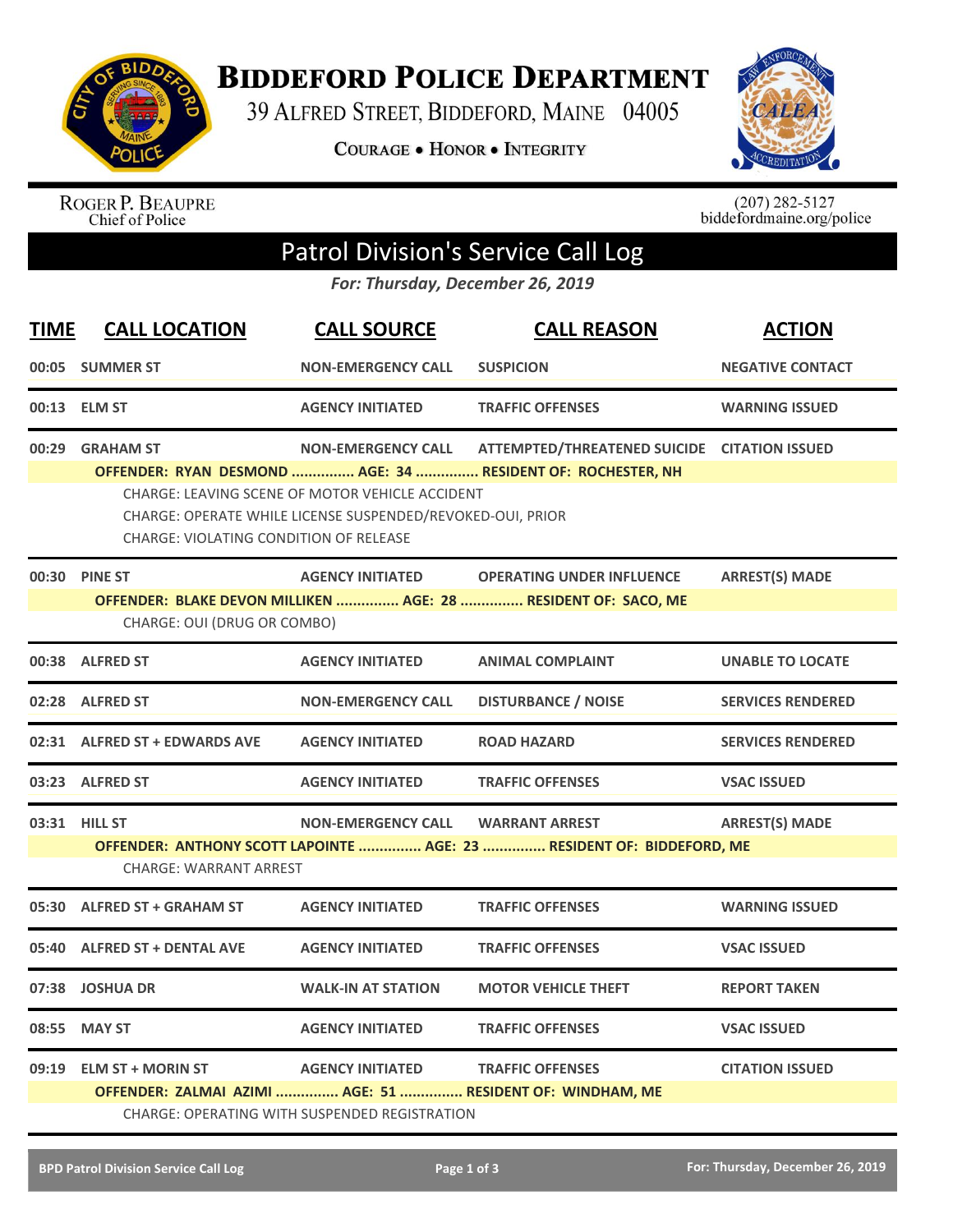| <b>TIME</b> | <b>CALL LOCATION</b>       | <b>CALL SOURCE</b>        | <b>CALL REASON</b>               | <b>ACTION</b>              |
|-------------|----------------------------|---------------------------|----------------------------------|----------------------------|
|             | 09:52 PRECOURT ST          | <b>AGENCY INITIATED</b>   | <b>TRAFFIC OFFENSES</b>          | <b>WARNING ISSUED</b>      |
|             | 10:03 GRANITE ST           | <b>AGENCY INITIATED</b>   | <b>ANIMAL COMPLAINT</b>          | <b>NEGATIVE CONTACT</b>    |
|             | 10:04 ELM ST + DRAPEAU ST  | <b>AGENCY INITIATED</b>   | <b>TRAFFIC OFFENSES</b>          | <b>WARNING ISSUED</b>      |
|             | 10:22 ALFRED ST            | <b>AGENCY INITIATED</b>   | <b>TRAFFIC OFFENSES</b>          | <b>WARNING ISSUED</b>      |
|             | 10:30 ALFRED ST            | <b>AGENCY INITIATED</b>   | <b>TRAFFIC OFFENSES</b>          | <b>VSAC ISSUED</b>         |
|             | 10:46 ALFRED ST + BARRA RD | <b>AGENCY INITIATED</b>   | <b>TRAFFIC OFFENSES</b>          | <b>WARNING ISSUED</b>      |
|             | 10:52 ALFRED ST            | <b>AGENCY INITIATED</b>   | <b>TRAFFIC OFFENSES</b>          | <b>WARNING ISSUED</b>      |
|             | 11:00 SULLIVAN ST          | <b>NON-EMERGENCY CALL</b> | 911 MISUSE                       | <b>SERVICES RENDERED</b>   |
|             | 11:03 GUINEA RD            | <b>NON-EMERGENCY CALL</b> | <b>ANIMAL COMPLAINT</b>          | <b>GONE ON ARRIVAL</b>     |
|             | 11:05 ALFRED ST            | <b>NON-EMERGENCY CALL</b> | <b>ANIMAL COMPLAINT</b>          | <b>SERVICES RENDERED</b>   |
|             | 11:56 WILLETT ST           | <b>NON-EMERGENCY CALL</b> | <b>PARKING COMPLAINT</b>         | <b>SERVICES RENDERED</b>   |
|             | 12:21 BEAR RUN DR          | <b>E-911 CALL</b>         | 911 MISUSE                       | <b>WARNING ISSUED</b>      |
|             | 12:49 ALFRED ST            | <b>AGENCY INITIATED</b>   | <b>CAR SEAT DETAIL</b>           | <b>SERVICES RENDERED</b>   |
|             | 13:10 ELM ST + LANDRY ST   | <b>AGENCY INITIATED</b>   | <b>TRAFFIC OFFENSES</b>          | <b>WARNING ISSUED</b>      |
|             | 13:33 MAIN ST              | <b>WALK-IN AT STATION</b> | <b>ARTICLES LOST/FOUND</b>       | <b>REPORT TAKEN</b>        |
|             | 13:34 ALFRED ST            | <b>AGENCY INITIATED</b>   | <b>TRAFFIC OFFENSES</b>          | <b>VSAC ISSUED</b>         |
|             | 13:51 ALFRED ST            | <b>AGENCY INITIATED</b>   | <b>TRAFFIC OFFENSES</b>          | <b>WARNING ISSUED</b>      |
|             | 13:56 ALFRED ST            | <b>AGENCY INITIATED</b>   | <b>SEX OFFENDER REGISTRATION</b> | <b>REPORT TAKEN</b>        |
|             | 14:14 ALFRED ST            | <b>AGENCY INITIATED</b>   | <b>TRAFFIC OFFENSES</b>          | <b>WARNING ISSUED</b>      |
|             | 14:22 ALFRED ST            | <b>AGENCY INITIATED</b>   | <b>TRAFFIC OFFENSES</b>          | <b>VSAC ISSUED</b>         |
|             | <b>15:06 MAIN ST</b>       | <b>AGENCY INITIATED</b>   | <b>SUSPICION</b>                 | <b>NO VIOLATION</b>        |
|             | 15:16 ALFRED ST            | <b>WALK-IN AT STATION</b> | <b>COURT ORDERED CHECK IN</b>    | <b>SERVICES RENDERED</b>   |
|             | 15:18 ALFRED ST            | <b>NON-EMERGENCY CALL</b> | <b>COURT ORDERED CHECK IN</b>    | <b>SERVICES RENDERED</b>   |
|             | 15:46 SOUTH ST             | <b>NON-EMERGENCY CALL</b> | <b>ASSIST PD AGENCY</b>          | <b>UNABLE TO LOCATE</b>    |
|             | 16:18 CRESCENT ST          | E-911 CALL                | <b>DISTURBANCE / NOISE</b>       | <b>TRANSPORT TO CRISIS</b> |
|             | 17:05 ELM ST               | <b>E-911 CALL</b>         | <b>DISABLED VEHICLE</b>          | <b>SERVICES RENDERED</b>   |